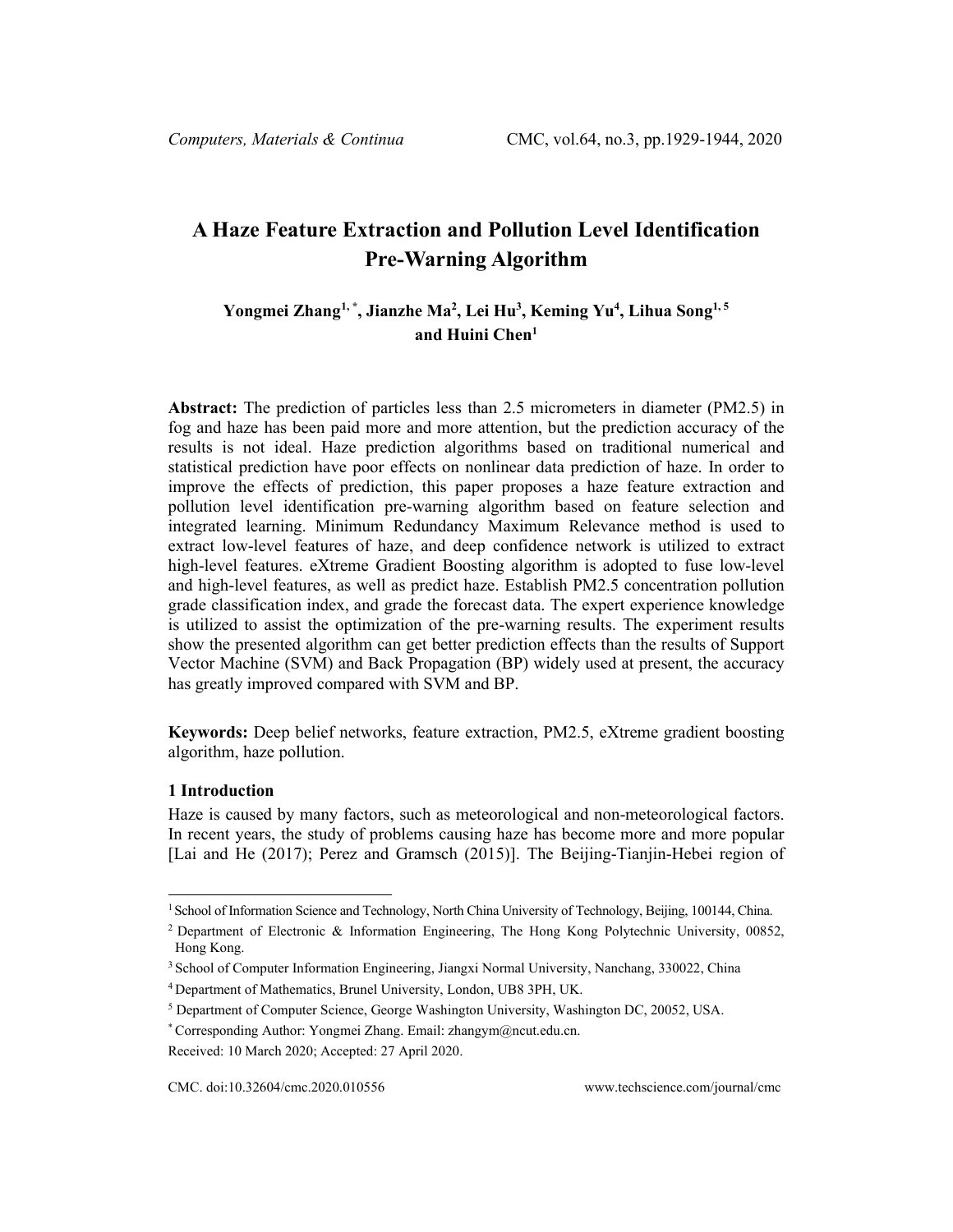China has been seriously polluted by PM2.5. In order to improve the detection accuracy of haze early-warning and reduce the harm to human production and life, the paper aims to study the method of haze feature extraction and pollution grade prediction in the Beijing-Tianjin-Hebei region.

With the continuous deterioration of air quality, the haze harm is more and more serious. The traditional numerical and statistical prediction methods are mainly used in haze prediction [Liu, He and Lau (2018); Ma, Shao, Xu et al. (2018)]. Haze has the characteristics of complex causes and strong nonlinearity, so it is difficult to obtain satisfactory results by using relatively simple statistical methods to predict the variation its trend [Han, Seo, Kim et al. (2019)]. Currently some researchers [Luo and Pan (2017); Yu, Wang and Bi (2018)] have applied neural networks to its analysis and prediction. However, with the increase of samples, the neural networks have displayed some defects such as complex tuning parameters, slow convergence speed, and they easily trap in the problem of local minimization [Zhang and Li (2015)].

With the development of computer technology, haze weather prediction methods such as SVM, nonlinear regression model, multiple linear regression model, wavelet transform, and limit learning machine are used in predicting haze, though the above methods also have defects.

Because the related parameters of the SVM kernel functions have a large influence on the prediction performance, SVM itself cannot optimize the parameters, so many scholars adopt the swarm intelligence algorithms to optimize the SVM parameters [Zhang, Zhang, Chen et al. (2018)]. However, most of the research results failed to achieve the desired effects due to complex coding, slower convergence speed, and local optimal defects [Sun, Shao, Mu et al. (2014)]. The choice and expression of the factors in the nonlinear regression model are only by speculation, which limits the prediction in some cases. Multiple linear regression models ignore interaction effects and nonlinear causality [Ma, Zhao and Chen (2014); Wei, Li and Jia (2018)]. When processing large-scale data, it is difficult to select and construct the wavelet basis of wavelet transform [Johnston and Kooten (2015)]. Limit learning machine lacks effective training methods and ignores spatial structured information [Jacobs, Burgess and Abbott (2018)].

At present, the methods widely used in the field of haze prediction are mainly SVM and BP. XGBoost is a parallel computing algorithm, which has the advantages such as fast operation speed, good robustness and high prediction accuracy. It can better solve the problems of over learning, low prediction efficiency, long training time and only suitable for small samples existed in the above methods [Mishra, Goyal and Upadhyay (2015)].

Since 2006 when Geoffrey Hinton, a professor at the University of Toronto in Canada and a leading scholar in the field of machine learning, proposed the idea of deep learning in his paper published in Science [Hinton (2006)], deep learning has begun to attract extensive attention in academia, and became a great upsurge in big data as well as Artificial Intelligence (AI). Humans can identify objects from the background environment quickly and accurately. Thus, the cognitive mechanism of human beings should be applied to haze recognition. Based on human cognitive mechanism, the paper deeply analyzes the significant characteristics affecting haze, establishes the haze prediction model based on XGBoost, grades the haze classification and predicts the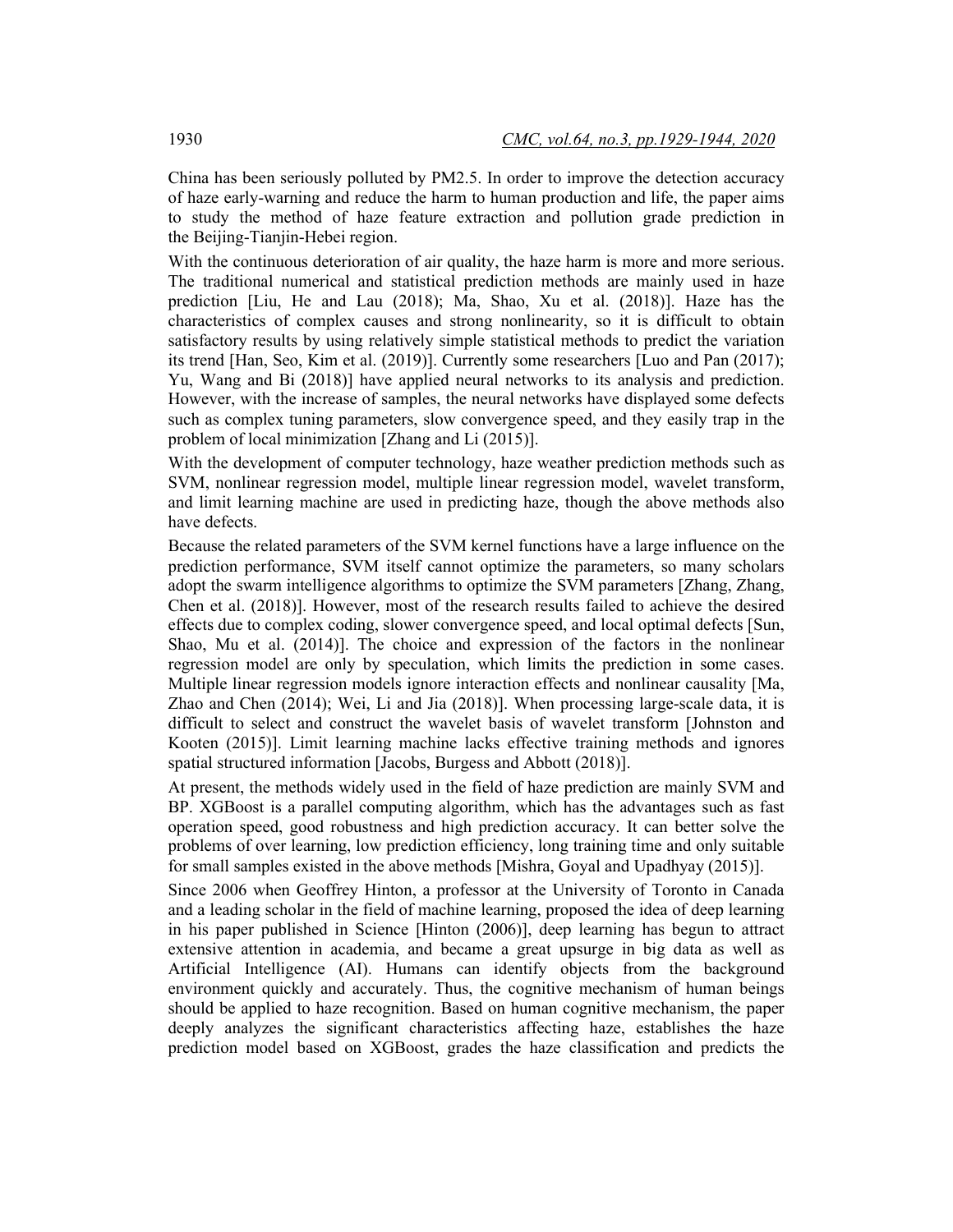future haze weather, which is beneficial to the prediction and prevention of haze.

The rest of this paper is organized as follows. In Section 2, the proposed haze feature extraction and pollution level identification pre-warning algorithm is discussed in detail. The experiment results and analysis on real data are given in Section 3. Finally, some conclusions are drawn in Section 4.

# **2 Proposed algorithm**

In this paper, a haze prediction algorithm on the basis of feature selection and integrated learning is presented. Feature selection can effectively eliminate redundant features and improve model accuracy. eXtreme Gradient Boosting (XGBoost) algorithm can availably enhance the fault-tolerance and generalization ability of the model, thus it reduces the misjudgment rate of the prediction model.

# *2.1 Data set selection method*

This paper takes Beijing-Tianjin-Hebei region as an example, the data sets mainly come from the hourly air quality haze data and meteorology haze data of 29 stations in China national environmental monitoring center from January 2017 to January 2020, including Tianjin, Shijiazhuang, and Fengtai, Dongcheng, Xicheng, Haidian, Chaoyang districts of Beijing etc.

# *2.2 Data preprocessing*

The paper cleans and preprocesses data including the exception value processing and missing data filling. The existence of outliers will interfere with the model training and lead to inaccurate prediction output. The paper divides data into numerical, nominal and ordinal data. For nominal and ordinal data, due to their fixed value ranges and bounds, outlier detection only needs to determine whether the value is within a reasonable range. For numerical data, because there is no fixed value range, and some values (such as PM2.5) are not evenly distributed, and PM2.5 can be considered as abnormal values when haze weather occurs, the paper utilizes the 3δ principle of normal distribution to detect extreme abnormal values of numerical data.

Due to the inability to obtain or omit, as well as the abnormal value processing and so on, incomplete value of a certain attribute will lead to the loss of useful information in modeling, and the null value will also cause unreliable output in modeling, it is very important to fill the missing value of the data. By analyzing the data, the number of attributes with missing values, as well as the missing number and rate of each attribute are obtained. Delete the attributes with the missing rate greater than 50%, then view the distribution of the missing data for the attribute with the missing rate greater than 30%. If the missing data is relatively dense, delete the same period of training data. For the data with smaller missing rate or the attributes with larger missing rate but scattered distribution of missing data, if the attributes are numerical, this paper uses the adjacent mean filling processing, if the attributes are not numerical, the paper adopts modes to fill.

## *2.3 Fusion method of low-level and high-level features*

At present, haze feature extraction methods mostly used are not sufficient, mainly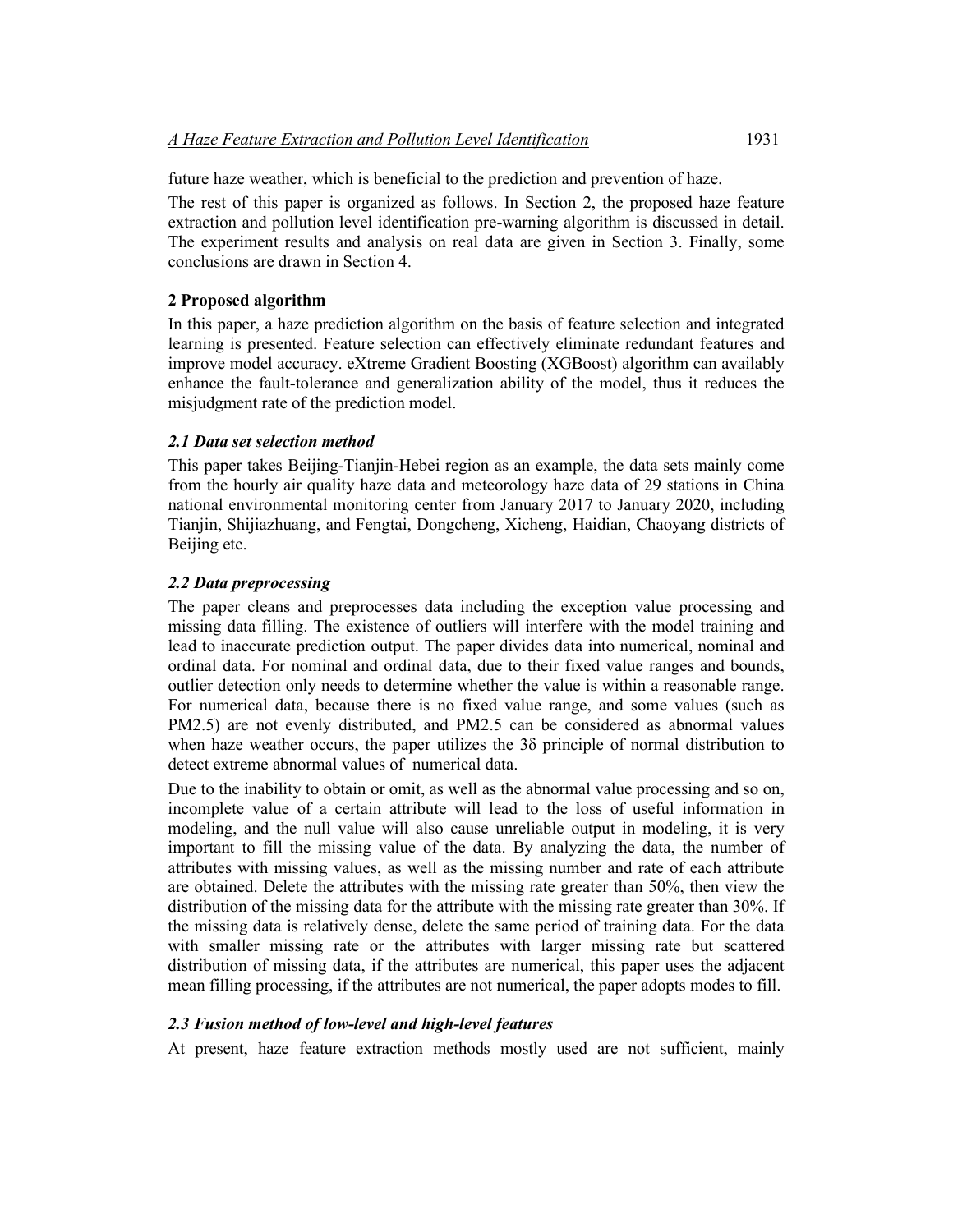considering the influence of meteorological factors [Huang, Yan and Zhang (2018); Lin, Fu and Jiang (2013)]. Haze prediction is not only a meteorological cause, but also a complex relationship with other non-meteorological factors. In addition, the relationship between various haze factors of the environment is considered to be insufficient, that is, the highlevel characteristics of factors affecting haze have not been taken into account by now.

In this paper, Minimum Redundancy Maximum Relevance (mRMR) algorithm is adopted to extract haze low-level features, and Deep Belief Networks (DBN) is used to extract haze high-level features. By XGBoost algorithm, the two-layer characteristics are fused, and the difficulty of determining parameters in the traditional mathematical operation fusion is avoided. Because the multi-layer features have better data expression, the prediction results are much more excellent. The experiment results also show the extracted features can improve the accuracy of prediction.

#### *2.3.1 mRMR-based haze low-level feature selection method*

Haze weather information involves multiple factors. Redundant factors can not only waste computer storage space, but also interfere with prediction accuracy. In this paper, mRMR algorithm is used to eliminate noise haze properties and obtain key haze influence elements. mRMR algorithm is a typical filtering feature selection method based on spatial search [Irina, Luca and James (2015); You, Shu and Chen (2017)]. Maximum correlation refers to the maximum correlation between features and classification variables, and minimum redundancy means the minimum correlation between features. mRMR algorithm uses mutual information, information difference and information entropy as a feature subset search strategy. The definitions of maximum correlation and minimum redundancy are shown in Eqs. (1) and (2) respectively.

$$
\max D(F,c), D = \frac{1}{|F|} \sum_{f_i \in F} I(f_i;c) \tag{1}
$$

$$
\min R(F), R = \frac{1}{|F|^2} \sum_{f_i, f_j \in F} I(f_i; f_j) \tag{2}
$$

where,  $F$  is the feature set,  $c$  is the sample category,  $I(f_i; c)$  indicates the mutual information between feature  $f_i$  and category  $c$ ,  $I(f_i, f_j)$  represents the mutual information between features *fi* and *fj*. The mutual information is defined as

$$
I(x; y) = \iint p(x, y) \log \frac{p(x, y)}{p(x)p(y)} dx dy
$$
\n(3)

where *p* (*x*) and *p* (*y*) are probability densities of two random variables *x* and *y*, *p* (*x,y*) is joint probability density of *x* and *y*.

In this paper, mRMR algorithm is adopted in feature selection, mainly to solve the problem that the best *m* features can be obtained by maximizing the correlation between features and target variables, but the best prediction accuracy may not be obtained.

General feature selection methods are basically based on strong correlation features of the target variables, but these features may also contain some redundant features. mRMR algorithm not only ensures the maximum correlation, but also removes the redundant features. The features obtained by mRMR algorithm are obviously different, and the correlation between the target variables is also very strong.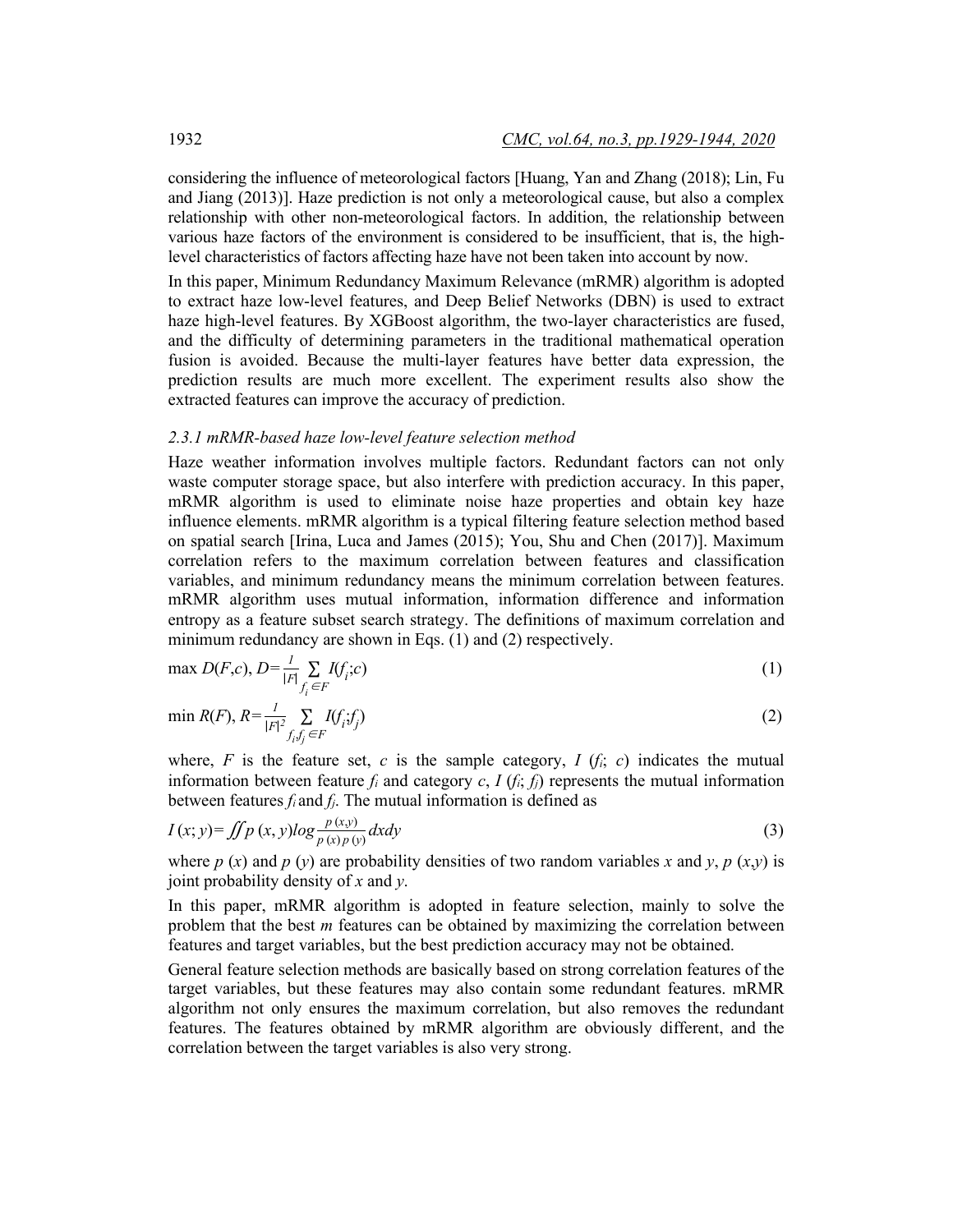After sorting the features through mRMR algorithm, the importance and corresponding score of each feature are obtained. The importance scores of the 2nd feature (autumn), the 16th feature (time), the 17th feature (PM2.5 last), the 19th feature (NO<sub>2</sub>), and the 10th feature (holiday) are higher. The higher the score is, the more important the feature is. Sort the scores in descending order, extract and obtain the first 16 features as the lowlevel features in Tab. 1.

| autumn | time       | PM2.5 last | NO <sub>2</sub> | Holiday   | PM10 | work first | work |
|--------|------------|------------|-----------------|-----------|------|------------|------|
| 20     |            |            | 28              |           | 30   |            | 29   |
| CO     | rest first | rest last  | fog             | week last | rain | snow       | dust |

**Table 1:** Feature extraction results based on mRMR algorithm

#### *2.3.2 High-level feature extraction method of haze based on DBN*

Deep learning enables a broader application of machine learning as well as AI, and becomes a new research hotspot in many fields. In view of the shallow network cannot dig the original data characteristics, and monolayer feature without hierarchical structure obtained via shallow network model learning, which affects the accuracy of the predicted data.

DBN introduces the concept of back propagation, compares the obtained output with the input, and reduces the error value to zero through the back propagation mechanism. DBN is a probability generation model with multiple hidden layers. By training the network and adjusting the weights between the neural elements, the whole network can restore the input data with a maximum probability.

The essence of DBN is the process of feature learning, that is, how to get better feature expression. In this paper, DBN is used to extract high-level features of haze, and DBN can learn more high-level abstract features of haze. Fig. 1 shows the flow chart of highlevel feature extraction method.

The paper adopts the DBN model composed of 3-layer Restricted Boltzmann Machines (RBM), the first layer is haze data input layer, and the last layer is the high-level feature output layer after DBN training.

In the first layer, the number of nodes corresponding to the pre-processed haze data should be set. The number of haze data is 46, so the number of nodes in the first layer is set to be 46. The number of nodes in the middle layers has great influence on the network performance. If it is too small, the correlation between the data cannot be fully mined. If it is too large, the training time of the network can be prolonged, resulting in the network performance decline. In this paper, the number of middle layer nodes is set to be 100 through a series of experiments. In order to achieve better prediction effects, the number of high-level features is consistent with the number of haze data. The node number in the last layer of DBN is set to be 46, and the final network structure is set to be 46-100-100- 46. Each RBM learning rate is set to be 0.1, and the training iteration is taken as 70.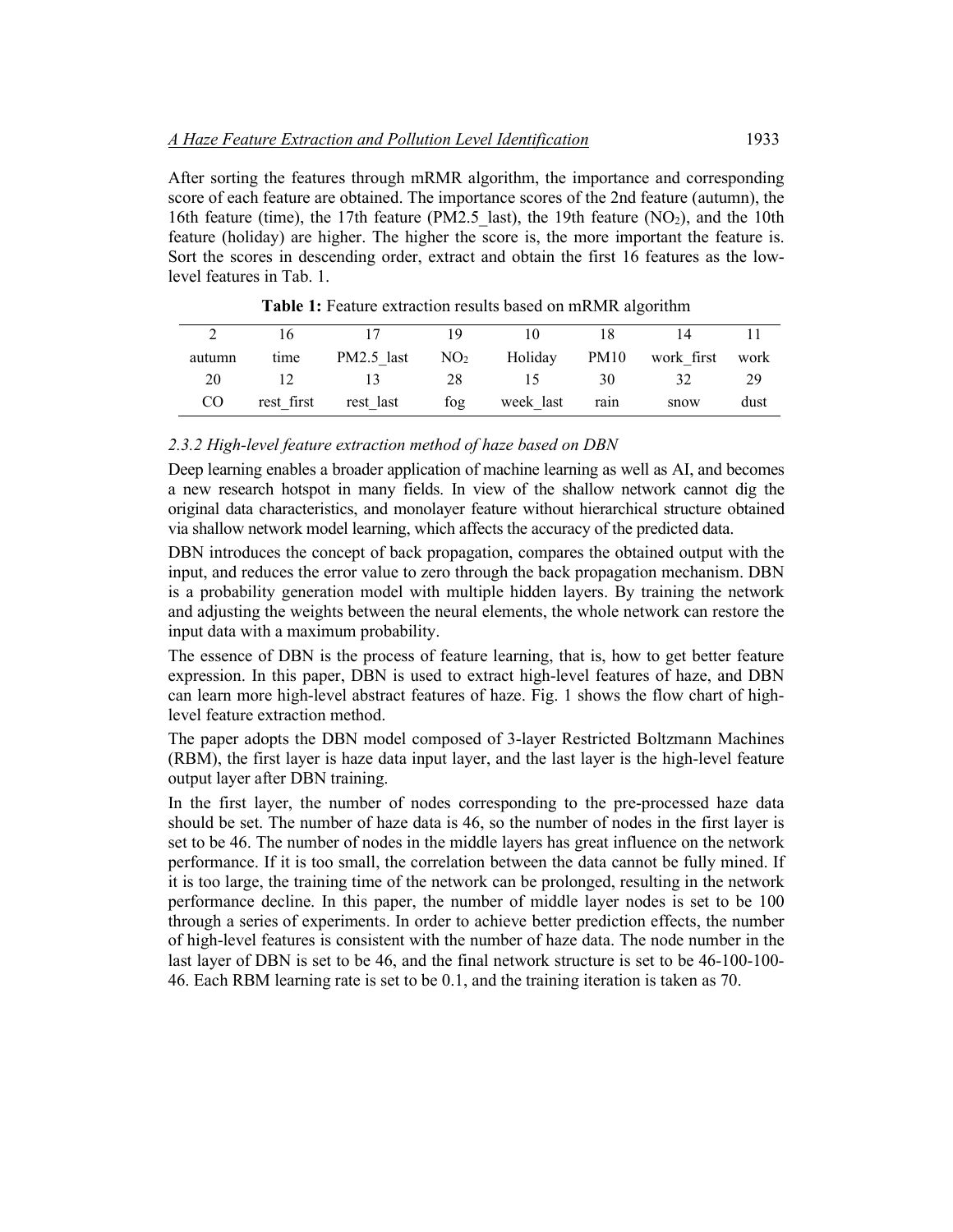

**Figure 1:** The flow chart of high-level feature extraction method

#### *2.3.3 Fusion method of low-level and high-level features*

Deep learning has entered a bottleneck period and the simulation of human neural structure will be the breakthrough. Geoffrey Hinton believes the key solution to overcome the limitations of AI is to build "a bridge connecting the computer science and the biology". Thus, the back-propagation is regarded as a biologically inspired breakthrough in computer science. The idea of back-propagation originates from psychology rather than engineering. Geoffrey Hinton is trying to emulate this model.

Professor Herbert Alexander Simon, one of the pioneers of AI, has been developing AI programs of cognitive psychology to reveal the essence of human cognition. He developed several programs such as LG, EPAM, GPS, proposed the famous "physical symbol system hypothesis", and finally concluded his own information-processingoriented cognitive psychology. The great achievements in using computer to simulate human cognition led to the emergence of AI as a discipline, which made remarkable contributions to the combination of cognitive psychology and computer.

Humans can quickly and accurately identify objects from the background environment due to the effective knowledge reasoning ability and perfect vision mechanism, which are key factors for humans in complex target recognition. Therefore, human cognitive mechanism should be applied to haze recognition, the paper utilizes the human cognition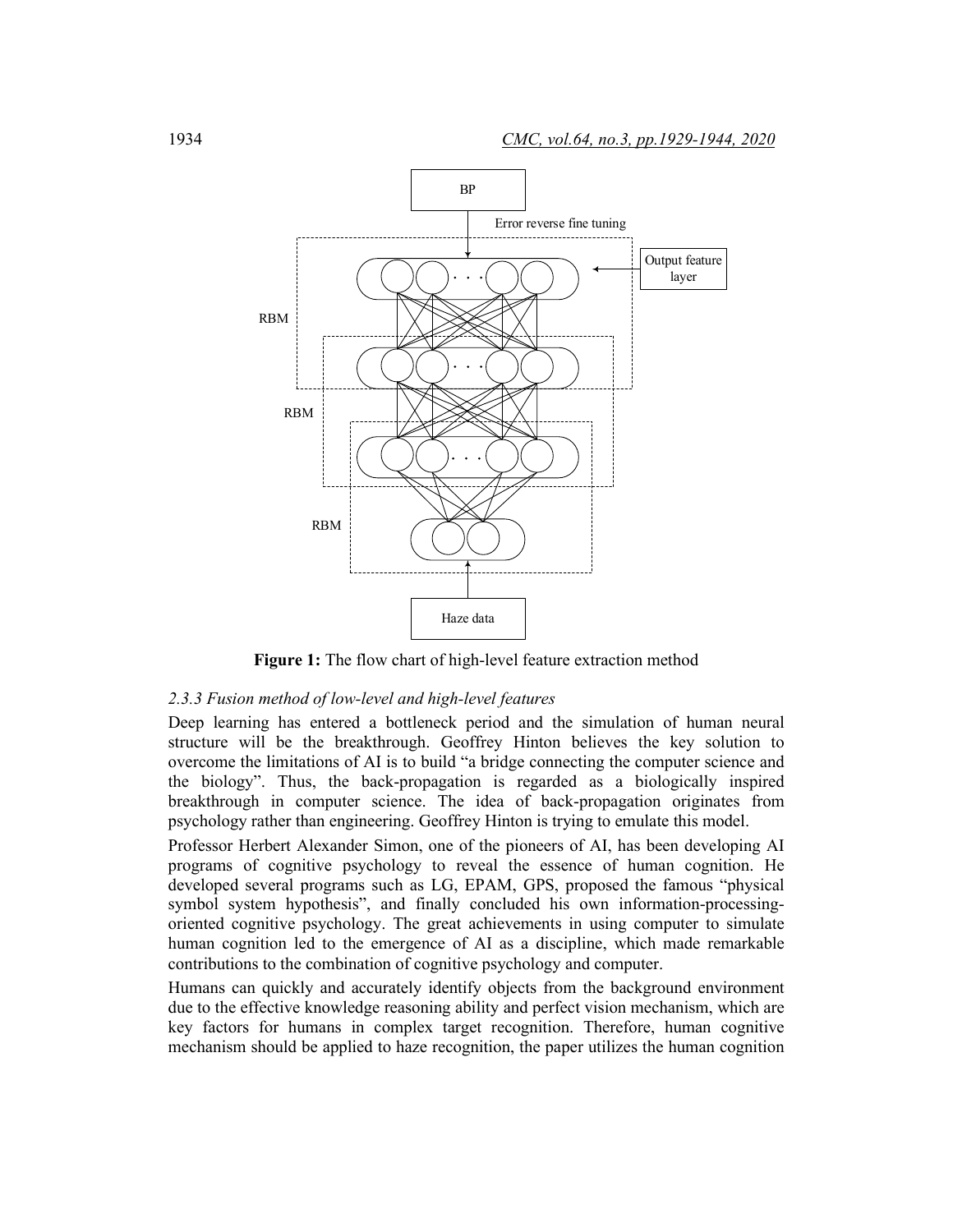mechanism to improve the accuracy of haze prediction and pollution level identification pre-warning algorithm.

There is a huge difference between the visual features of images understood by computers and humans. Humans always recognize images on the basis of some highlevel concepts which show the human's interpretation of the targets, events, and emotions expressed by images. And the interpretation represents the semantic features of images. As computer vision and AI are not perfect enough at the moment, the huge gap between the understanding of image contents by computers and that by human beings resulted in the problem of "semantic gap".

The fundamental obstacle is the "semantic gap" between low-level features and highlevel semantics. The solution to the problem of "semantic gap" needs to construct the mapping and support among features at different levels through vertical correlation which enables the computers to obtain the semantic information of images accurately on the basis of low-level visual features.

Deep learning is superior to other algorithms because it can discover the distributed feature of the data due to its unique hierarchical structure and its ability to combine lowlevel features to form more abstract high-level features, thus making classification or prediction much easier. This paper applies deep learning in extraction hierarchical features from low-level to high-level features, which will be beneficial to solving the problem of "semantic gap" between low-level features and high-level semantics.

Although DBN can extract high-level abstract features, the more abstract features easily lose more detailed information. If only low-level features are considered, the abstract ability is insufficient, and the final prediction results are not accurate. Multi-layer feature fusion combines a variety of information to supplement different information and make prediction accuracy higher.

The main feature fusion ways include weighted sum, cascade, and so on. In this paper, 16 features extracted based on mRMR are combined with 46 features extracted by DBN, and 62 features are obtained as the input of the prediction model.

## *2.4 Haze prediction and pollution level identification pre-warning algorithm*

XGBoost was proposed by Chen at the university of Washington in 2015. XGBoost algorithm can minimize the loss function, automatically utilize the multithreading of CPU for distributed learning and multi-core computing, and improve the computation efficiency while ensuring classification accuracy. Compared with other prediction algorithms, XGBoost has the advantages of fast speed, good effect and large-scale data processing. XGBoost has improved the loss cost function by introducing the first and second derivatives to make the model prediction results more accurate. Therefore, XGBoost algorithm is selected as the prediction model in this paper.

Haze change is a complex nonlinear system with nonlinear and abrupt characteristics [Shi, Zhu, Xia et al. (2016)]. Although DBN can predict data, the depth and complexity of the neural network are bound to affect the calculation efficiency and prediction accuracy. In order to reduce the training time of neural network and make up for the deficiencies in neural network, this paper proposes a haze prediction algorithm based on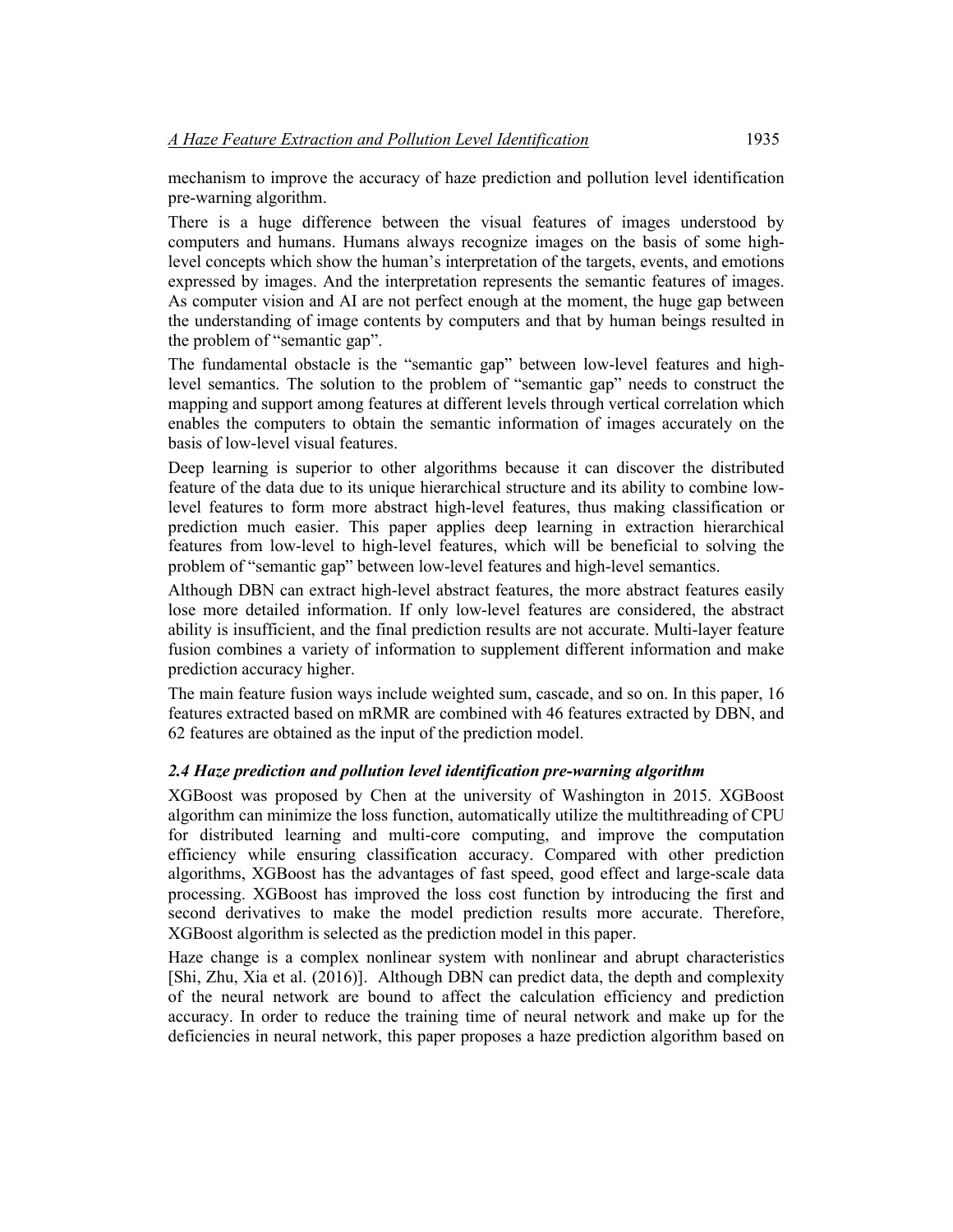DBN and XGBoost. XGBoost adopts extreme gradient ascent framework, it can deal with nonlinear data quickly, accurately and efficiently.

The paper presents a haze prediction and pollution level identification pre-warning model shown in Fig. 2. Obtain haze data, preprocess the data, and extract low-level and highlevel features. Train the DBN model, connect the last high-level features of the DBN model with the low-level features extracted by mRMR algorithm to the XGBoost prediction model, and train the XGBoost prediction model. After the training of XGBoost prediction model is completed, the haze pollution level index is constructed, and the grade classification is on the basis of the predicted value. Finally, expert experience knowledge is added for auxiliary optimization and the final warning information is output. The specific steps for the proposed algorithm are given below.



**Figure 2:** The haze prediction and pollution level identification pre-warning model

(1) Input haze data, clean and preprocess the data including abnormal value processing and missing value filling.

(2) Extract haze low-level features by mRMR algorithm, train DBN to extract haze highlevel features.

(3) Fuse low-level and high-level features, predict haze through XGBoost algorithm. Take the low-level and high-level features as the input of XGBoost model, train XGBoost model, gradually adjust the parameters of XGBoost model by comparing the output results to optimize the model in the course of training, obtain the optimal model parameters and XGBoost model with haze prediction function. Through a lot of experiments, set the main parameters for optimal XGBoost model as shown in Tab. 2.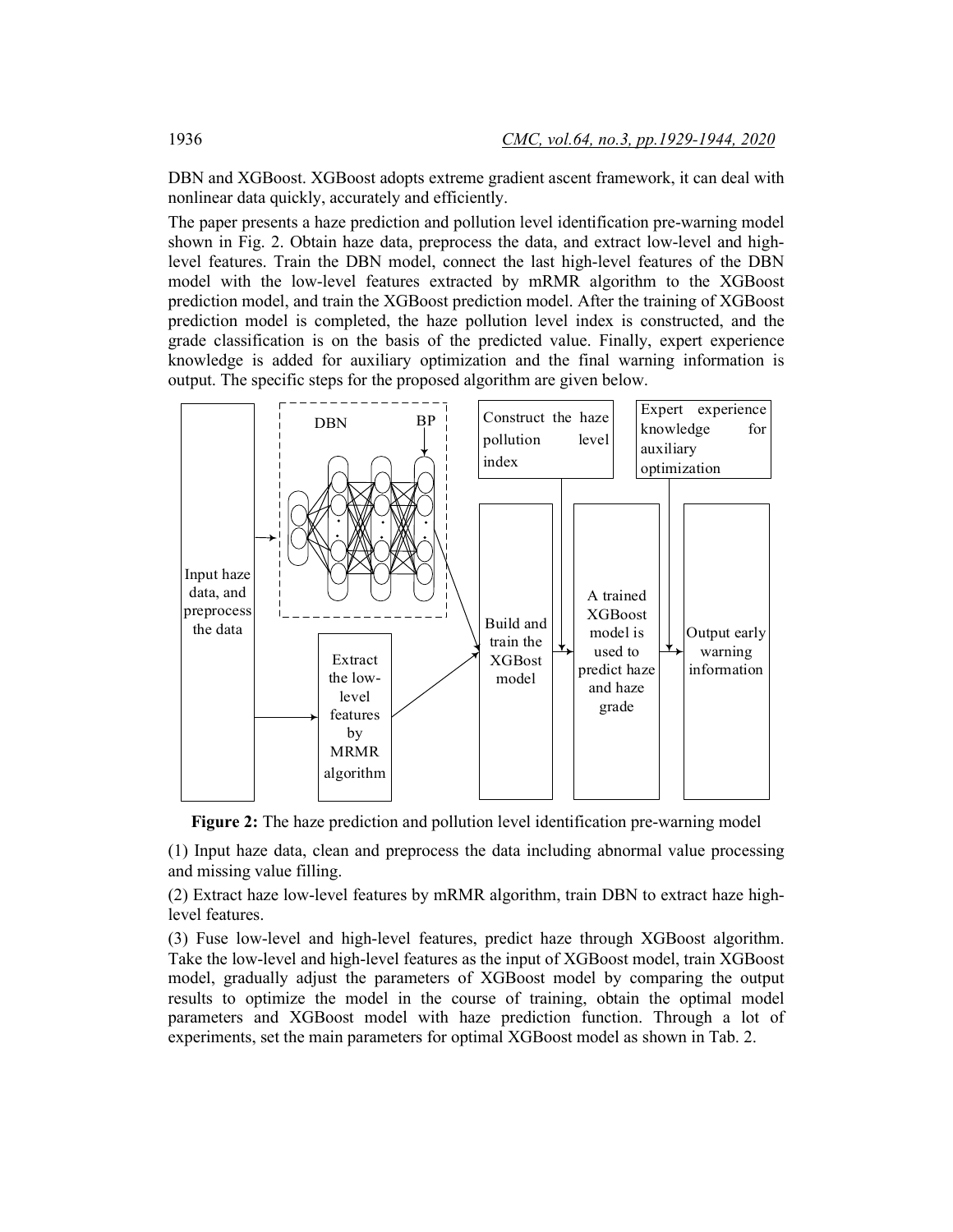(4) Input test data, forecast haze on the test sets through the trained model, and output the prediction results.

(5) Construct haze pollution level indexes, grade haze level on the basis of predicted value, add expert experience knowledge to optimize haze pre-warning results, and output pre-warning information in accordance with the warning indexes.

| Parameters | eta              | Nthread | subsample | <b>Nrounds</b> | Colsample<br>bytree |
|------------|------------------|---------|-----------|----------------|---------------------|
| Values     | 0.15             |         | 06        | 5000           | 0.7                 |
| Parameters | Early.stop.round | Seed    | Max depth | <b>Booster</b> | Objective           |
| Values     | 200              | 42      | b         | gbtree         | Reg:linear          |

**Table 2:** Main parameters for optimal XGBoost model

In Tab. 2, the parameter eta is the learning rate, Nthread is the number of threads that can operate in parallel. The parameter subsample is to control the proportion of random sampling for each tree, Nrounds is the number of trees. Colsample bytree is used to control the proportion of each random sampling feature for each tree, Early.stop.round is early stopping times. Seed is the seed of random numbers, and it can reproduce the results of random data. Max\_depth is the maximum depth of the tree. booster is to select a base classifier, this paper sets it to be gbtree, namely a tree-based model. Objective is to define the objective function, it is set to be reg:linear in the paper, that is linear regression.

This paper reacts the severity and emergency degree of haze by pre-warning information, reminds relevant departments and the public to take corresponding measures or emergency plans and protect the safety of life and property. According to the new air quality standard of PM2.5 inspection network, the 24-hour average and standard value distribution of PM2.5, namely PM2.5 grade level is shown in Tab. 3.

| Daily average<br>concentration of<br>PM2.5 $(ug/m3)$ | $0-34$      | 35-74           | 75-114            | 115-149               | 150-249            | 250-500              |
|------------------------------------------------------|-------------|-----------------|-------------------|-----------------------|--------------------|----------------------|
| Air quality<br>grade                                 | First grade | Second<br>grade | Third<br>grade    | Fourth<br>grade       | Fifth<br>grade     | Sixth<br>grade       |
| Pollution class                                      | Excellent   | Good            | Mild<br>pollution | Moderate<br>pollution | Heavy<br>pollution | Serious<br>pollution |

**Table 3:** Grade level of PM2.5

As it can be seen in Tab. 3, haze pollution levels are divided into excellent, good, mild, moderate, heavy and serious pollution. The corresponding PM2.5 values are respectively 0- 34, 35-74, 75-114, 115-149, 150-249 and 250-500. To realize the level of haze pollution and the output of pre-warning, this paper needs to predict the value of PM2.5 in the haze weather, judge the value of PM2.5, give the corresponding concentration interval, output the appropriate pre-warning information, and represent the air quality level.

Deep learning based on big data has achieved unexpected achievements, but the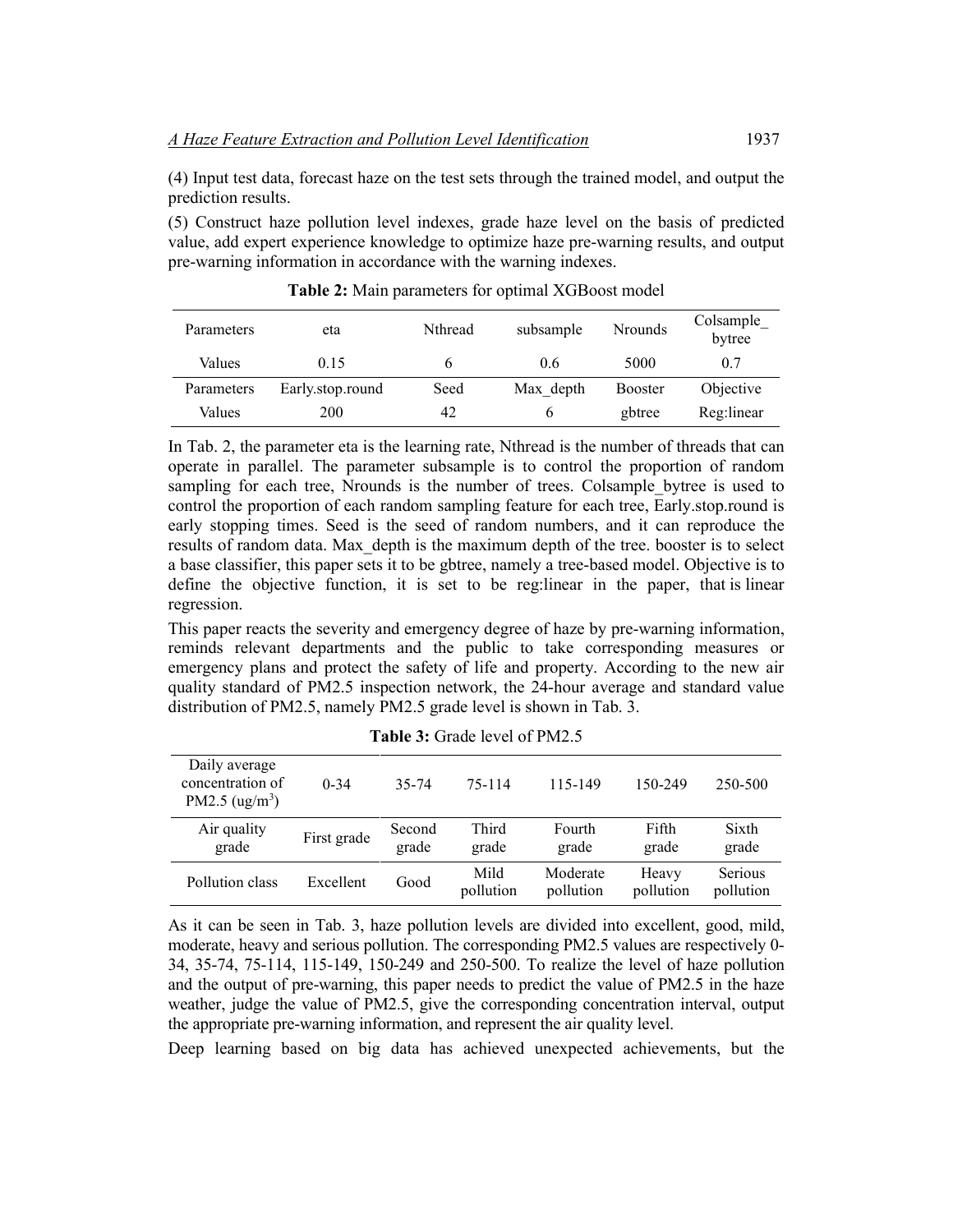inexplicability of the algorithm has led to many security risks. Combining knowledgedriven and data-driven, an interpretable and robust AI theory will be established, and credible, safe and reliable AI technology will be developed, and it will effectively expand the application range of AI.

At present, deep learning can realize end-to-end learning, but the development of human civilization has accumulated rich prior knowledge so far. How to make full use of the existing human knowledge base and integrate it into the existing deep learning will become an important research focus. It is difficult to reach higher pre-warning accuracy by relying on quantitative models and current prediction analysis methods. If utilizing the expert knowledge, combining quantitative and qualitative analysis, and the pre-warning accuracy can be effectively improved.

This paper summarizes the experience and knowledge of experts on haze prediction, analyzes the historical data on haze, and obtains three rules of expert experience and knowledge, namely if (wind speed>4.5 and wind speed<7) then the haze level is excellent, if (weather=rain and humidity>94) then the haze grade is excellent, if (weather=dust and wind speed<2) then the haze level is serious pollution.

In this paper, the experience knowledge rules of experts are applied to the prediction model in auxiliary pre-warning. The prediction model is used for prediction, and the grades are divided after obtaining the specific prediction data. The expert experience knowledge is used for grade reasoning, and the results of the prediction model are corrected to obtain the final pre-warning output.

#### **3 Experiment results and analysis**

Experiments select the extracted high-level and low-level features as the input of prediction model, the hourly prediction is based on the previous hour haze features. In order to verify the performance of the proposed algorithm, the paper compares the prediction values of the model training for the haze prediction algorithm based on DBN and XGBoost, DBN, BP and SVM methods.

Taking an hour of Fengtai District as an example, Fig. 3 compares the prediction effect of the presented algorithm with the actual observation. It can be seen from Fig. 3, the prediction results are closer to the actual observation values. Although there are certain errors between the prediction and actual observation values of PM2.5, the overall curve is in higher fit degree. The prediction curve is very sensitive to the reaction of the trend when PM2.5 fluctuates greatly, and the prediction accuracy is higher.

The proposed algorithm is compared with DBN, BP, SVM, the prediction comparison effects and actual observation results are respectively shown in Figs. 4, 5 and 6. Fig. 4 shows the comparison effect of DBN directly used for prediction in Fengtai District, it can be seen the fitting degree of predicted and actual observed values is lower, and there are significant errors at most of sample points. Fig. 5 is the comparison effect of BP in Fengtai District, it can be seen the predicted values obtained by classical BP network prediction model are larger than the actual observation values, and the prediction effect is not ideal. Fig. 6 shows the comparison effect of SVM in Fengtai District, it shows the accuracy of SVM is lower, and significant errors exist in most sample points. Compared with DBN, BP and SVM, the proposed algorithm has achieved better prediction effect.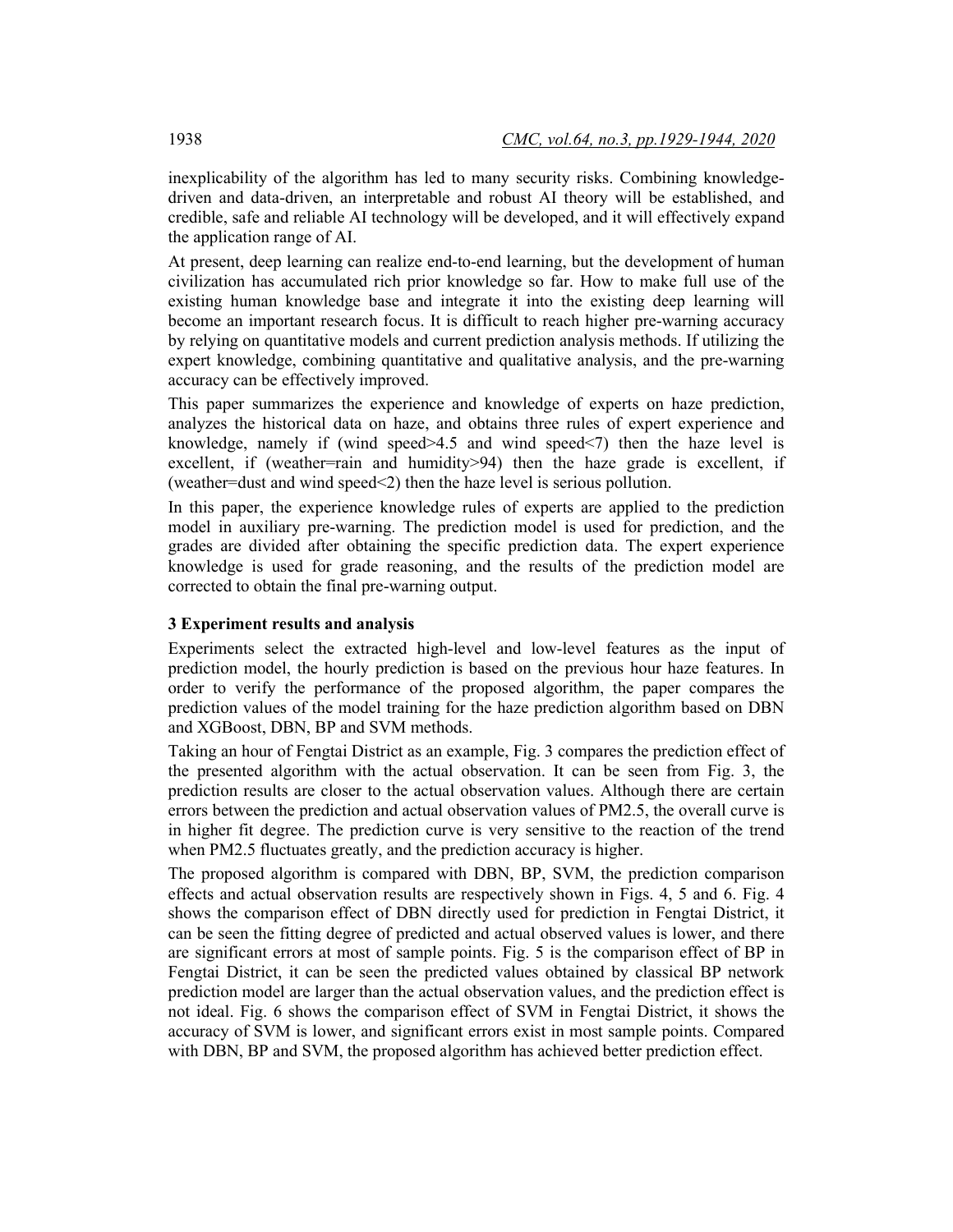





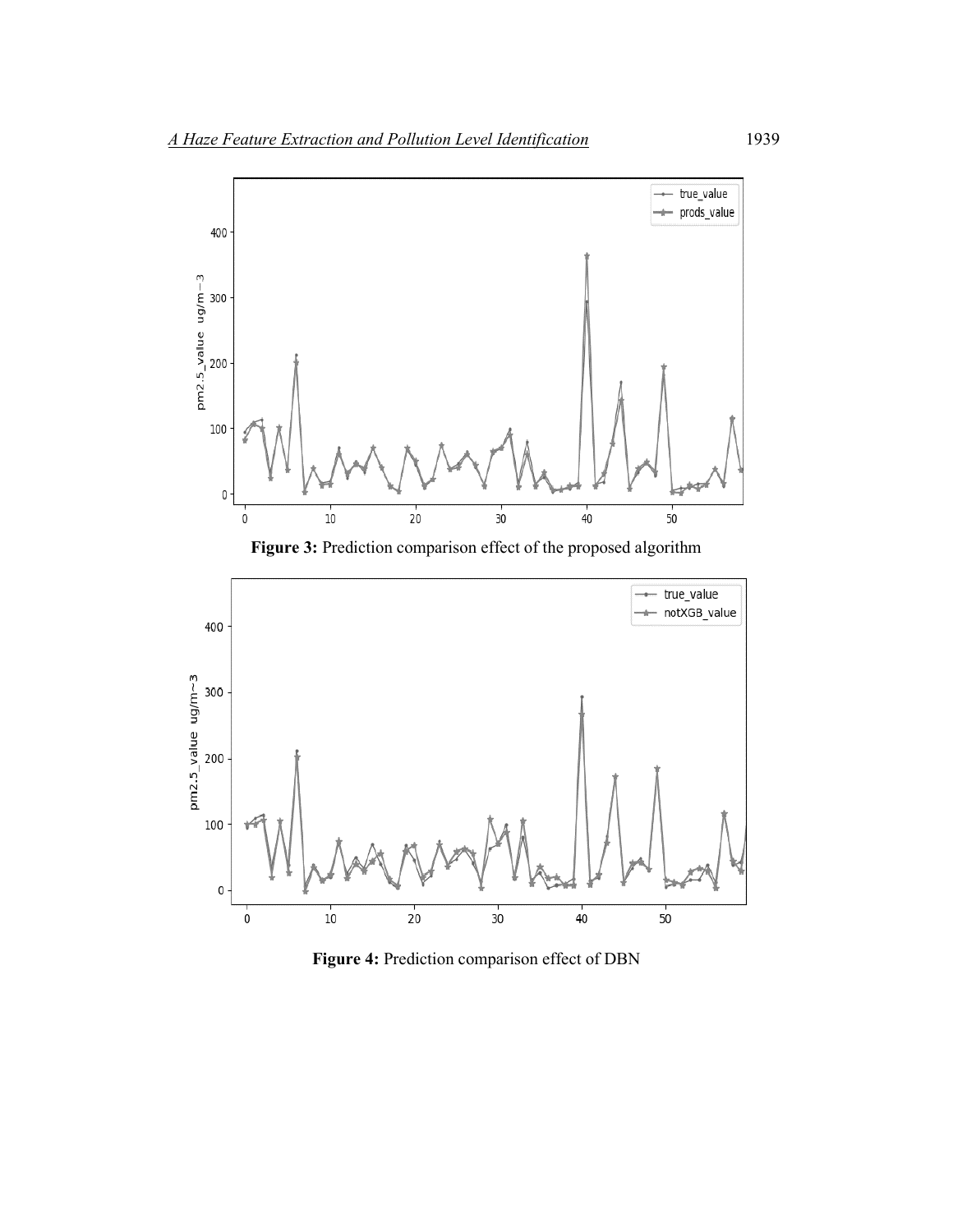

**Figure 5:** Prediction comparison effect of BP



**Figure 6:** Prediction comparison effect of SVM

DBN prediction method only extracts the high-level features of haze. BP and SVM just extracts the low-level features of haze without fully considering the various influencing factors of haze environment and mining the correlation between the influencing factors.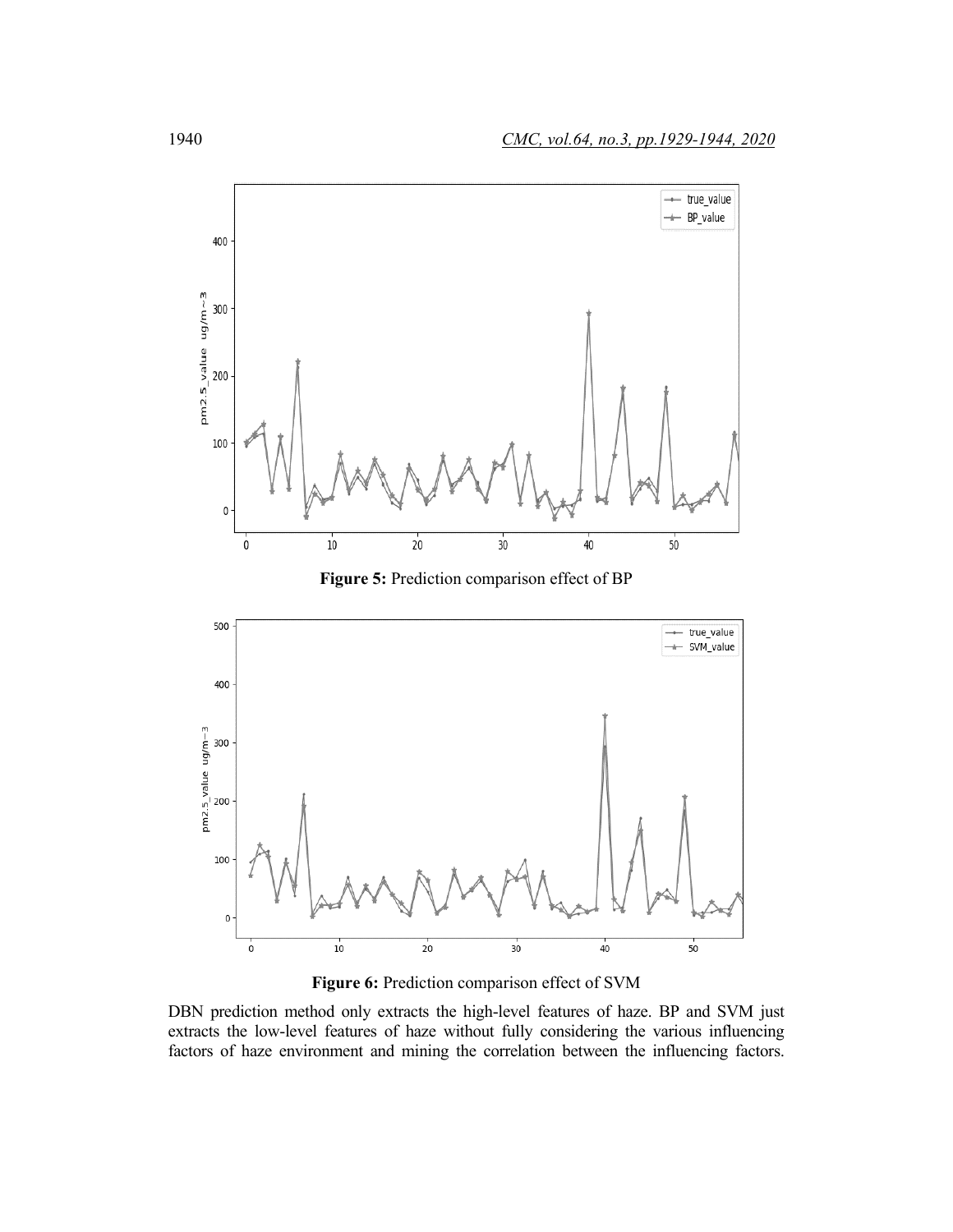DBN, BP and SVM prediction methods ignore the relationship between low-level and highlevel features, resulting in poor generalization and some limitations of the prediction methods. In this paper, meteorological and non-meteorological factors are thoroughly considered to deeply mine the characteristics affecting haze. The low-level features extracted by mRMR algorithm are combined with the high-level features extracted by DBN, the lowlevel and high-level features are used as the input of XGBoost prediction model.

Tab. 4 shows the performance comparison of different prediction methods. This paper adopts Mean Absolute Error (MAE), Mean Square Error (MSE) and Root Mean Square Error (RMSE) as prediction error analysis indexes.

MAE represents the average value of the errors between the actual result of each data and the predicted results [Zhang, Jin, Wu et al. (2018)]. MAE is a linear fraction, the average value of the offset is directly taken, and the error of the predicted and actual values is described. It is given by Eq. (4).

$$
MAE = \frac{1}{N} \sum_{i=1}^{N} |(f_i - y_i)|
$$
\n(4)

MSE shows the average value of each data error square [Zhou and Zhou (2017)], which is used to evaluate the degree of data variation, the smaller value of the MSE is better [Yin, Yuan and Zhang (2017)], as shown below:

$$
MSE = \frac{1}{N} \sum_{i=1}^{N} (f_i - y_i)^2
$$
 (5)

RMSE represents the average value of the square for each data error, and then calculates its arithmetic square root. RMSE is more able to punish the higher difference than MAE. RMSE is defined as

RMSE = 
$$
\sqrt{\frac{1}{N} \sum_{i=1}^{N} (f_i - y_i)^2}
$$
 (6)

**Table 4:** Performance comparison of different prediction methods

| <b>Prediction methods</b> | MAE     | <b>MSE</b> | <b>RMSE</b> |
|---------------------------|---------|------------|-------------|
| The proposed algorithm    | 8.218   | 272.976    | 16.522      |
| DBN                       | 9 9 0 4 | 391.762    | 19 793      |
| <b>BP</b>                 | 12.836  | 657.819    | 25.648      |
| <b>SVM</b>                | 11 710  | 442.345    | 21.032      |

The MAE, MSE and RMSE values of the proposed algorithm are smaller than those of DBN, BP and SVM, the error is the smallest, and the prediction accuracy is improved obviously. The results indicate the proposed algorithm outperforms the other three methods.

In addition, pre-warning accuracy comparison is shown in Tab. 5 after adding expert experience and knowledge to optimize the prediction results. The prediction accuracy without expert experience and knowledge is 83%, and the pre-warning accuracy is 88%. After adding expert experience and knowledge, the pre-warning accuracy will rise to 91%, and the pre-warning accuracy is significantly increased.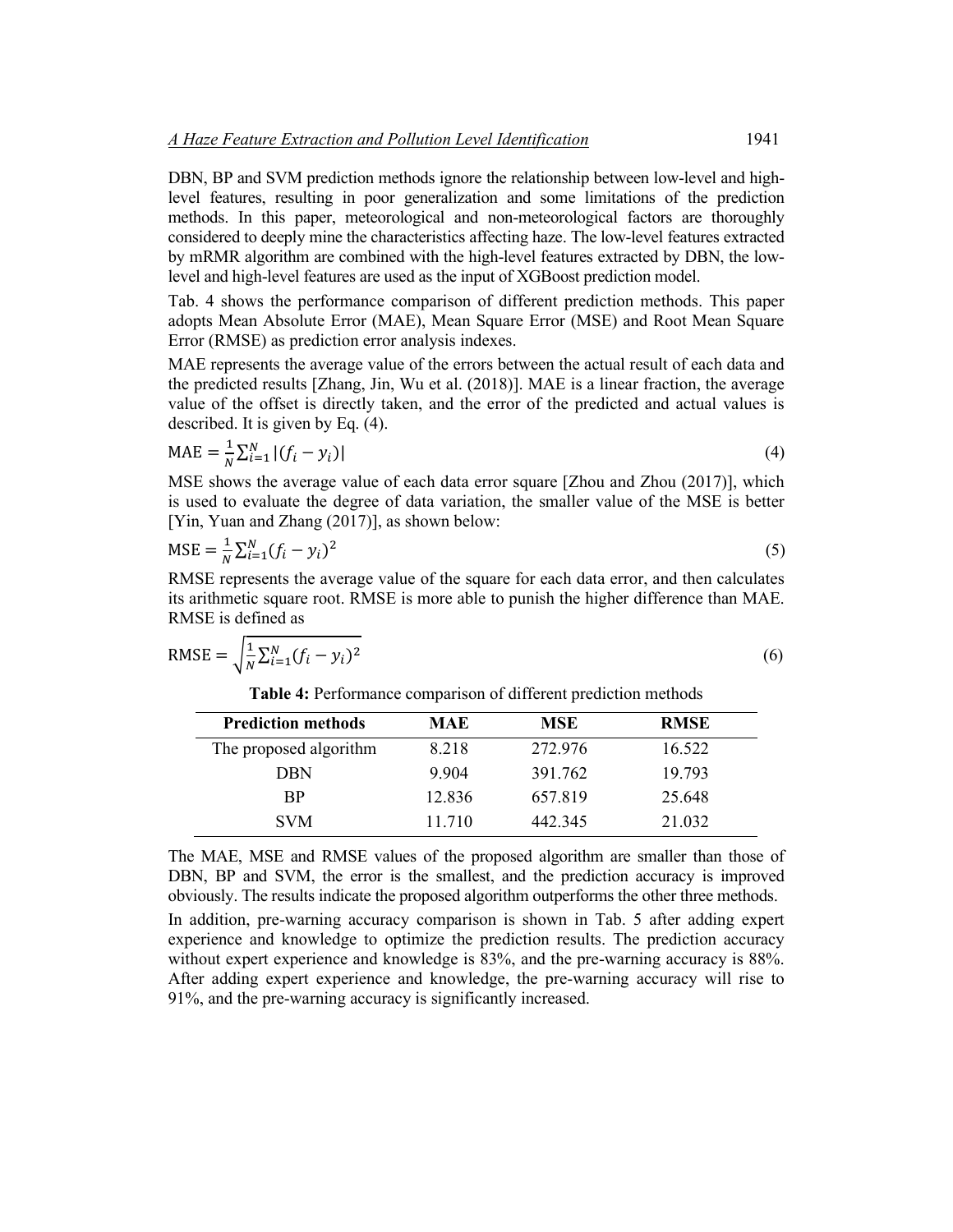| The proposed prediction algorithm       | <b>Forecast accuracy</b> | <b>Pre-warning accuracy</b> |
|-----------------------------------------|--------------------------|-----------------------------|
| Without expert experience and knowledge | 0.83                     | 0.88                        |
| Add expert experience and knowledge     |                          | 0.91                        |

Table 5: Pre-warning accuracy comparison

#### **4 Conclusion and future work**

The paper extracts low-level features based on mRMR algorithm, extracts high-level features by DBN, and effectively utilizes the complementarity of features at different levels. A haze prediction algorithm combining DBN and XGBoost is proposed. Experiment results demonstrate the algorithm can improve the prediction accuracy, and enhance pre-warning precision by adding expert experience and knowledge to optimize pre-warning information. In the future research, the characteristics of influencing haze factors will be added dynamically, and the features of small influencing factors will be replaced in time so as to improve the accuracy of haze prediction.

**Funding Statement:** The work was financially supported by National Natural Science Fund of China, specific grant numbers were 61371143 and 61662033, initials of authors who received the grants were respectively Z. YM, H. L, and the URLs to sponsors' websites was [http://www.nsfc.gov.cn/.](http://www.nsfc.gov.cn/) **This paper was supported by National Natural Science Fund of China (Grant Nos. 61371143, 61662033).**

**Conflicts of Interest:** The authors declare that we have no conflicts of interest to report regarding the present study.

#### **References**

**Han, S. W.; Seo, J. Y.; Kim, D. Y.; Kim, S. H.; Lee, H. M.** (2019): Development of cloud-based air pollution information system using visualization. *Computers, Materials & Continua*, vol. 59, no. 3, pp. 697-711.

**Hinton, G. E.** (2006): Reducing the dimensionality of data with neural networks. *Science*, vol. 313, no. 5786, pp. 504-507.

**Huang, Y. Y.; Yan, Q. W.; Zhang, C. R.** (2018): Study on the spatial-temporal change characteristics and influence factors of fog and haze pollution based on GAM. *Neural Computing and Applications*, vol. 31, no. 5, pp. 1619-1631.

**Irina, D.; Luca, D. M.; James, M.** (2015): PM 2.5 analog forecast and Kalman filter post-processing for the community multiscale air quality (CMAQ) model. *Atmospheric Environment*, vol. 119, no. 10, pp. 431-442.

**Jacobs, E. T.; Burgess, J. L.; Abbott, M. B.** (2018): The donora smog revisited: 70 years after the event that inspired the clean air act. *American Journal of Public Health*, vol. 108, no. S2, pp. S85-S88.

**Johnston, C. M. T.; Kooten G.** (2015): Back to the past: burning wood to save the globe. *Ecological Economics*, vol. 11, no. 120, pp. 185-193.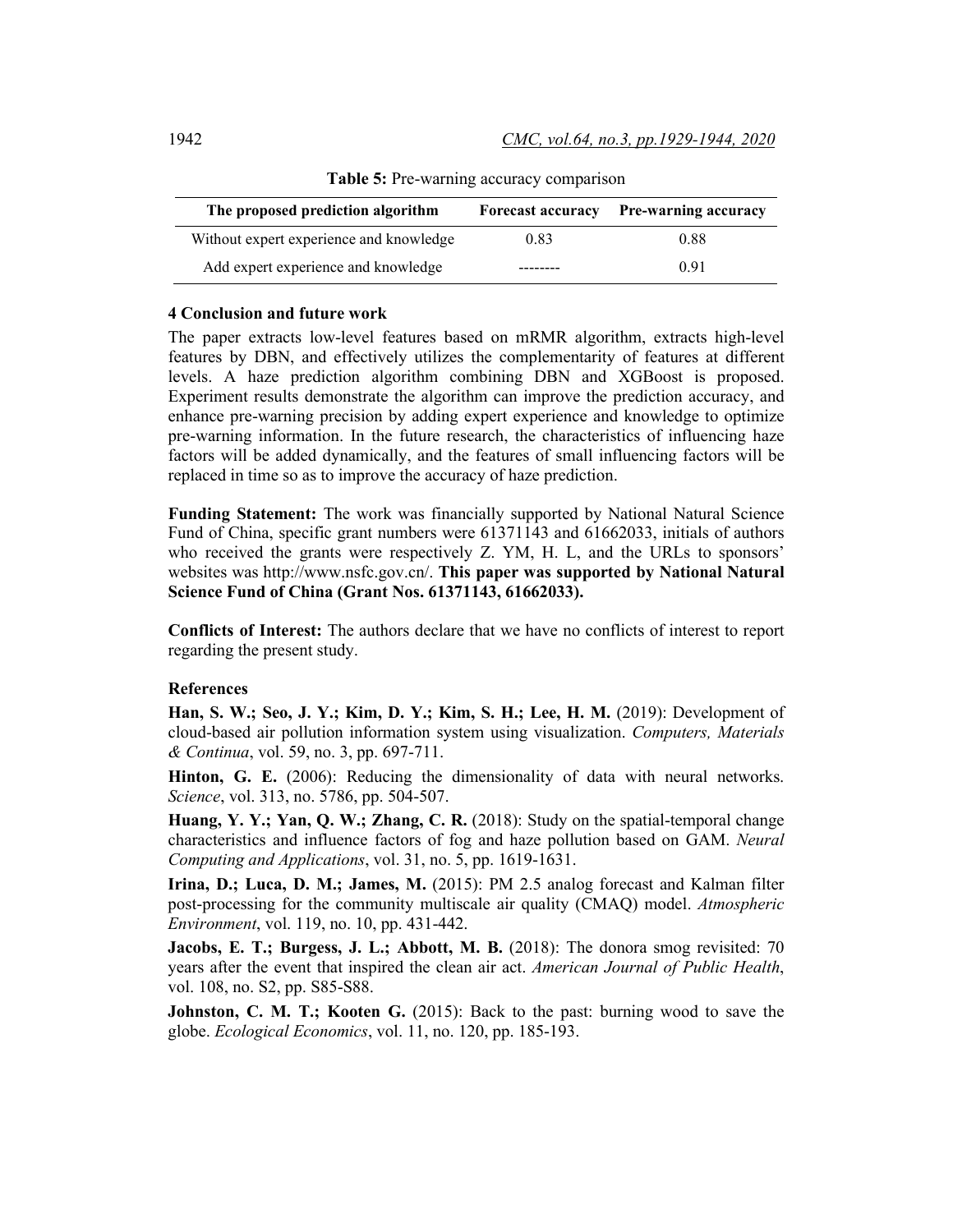**Lai, X. F.; He, X. H.** (2017): Method based on minimum redundancy and maximum separability for feature selection. *Computer Engineering and Applications*, vol. 53, no. 12, pp. 70-75.

**Lin, G; Fu, J. Y.; Jiang, D.** (2013): Spatio-temporal variation of PM2.5 concentrations and their relationship with geographic and socioeconomic factors in China. *International Journal of Environmental Research and Public Health*, vol. 11, no. 1, pp. 173-186.

**Liu, T.; He, G.; Lau, A.** (2018): Avoidance behavior against air pollution: evidence from online search indices for anti-pm2.5 masks and air filters in Chinese cities. *Environmental Economics and Policy Studies*, vol. 20, no. 2, pp. 1-39.

**Luo, J. H.; Pan, R.** (2017): Research and implementation of intelligent risk recognition model based on engineering construction of neural network. *Advances in Intelligent Systems and Computing*, vol. 613, no. 8, pp. 319-326.

**Ma, N.; Zhao, C. S.; Chen, J.** (2014): A novel method for distinguishing fog and haze based on PM2.5, visibility, and relative humidity. *Science China*, vol. 57, no. 9, pp. 2156-2164.

**Ma, X.; Shao, L. M.; Xu, G. L.; Guo, C.** (2018). Foggy weather recognition based on K-means clustering algorithm. *Ship Electronic Engineering*, vol. 38, no. 12, pp. 129-133.

**Mishra, D.; Goyal, P; Upadhyay, A.** (2015): Artificial intelligence-based approach to forecast PM2.5 during haze episodes: a case study of Delhi, India. *Atmospheric Environment*, vol. 102, no. 2, pp. 239-248.

**Perez, P.; Gramsch, E.** (2015): Forecasting hourly PM2.5 in Santiago de Chile with emphasis on night episodes. *Atmospheric Environment*, vol. 124, no. 11, pp. 22-27.

**Shi, Z. H.; Zhu, M. M.; Xia, Z.; Zhao, M. H.** (2016): Fast single-image dehazing method based on luminance dark prior. *International Journal of Pattern Recognition and Artificial Intelligence*, vol. 31, no. 2, pp. 1754-1768.

**Sun, Z. Q.; Shao, L. Y.; Mu, Y. J.; Hu, Y.** (2014): Oxidative capacities of sizesegregated haze particles in a residential area of Beijing. *Journal of Environmental Sciences*, vol. 26, no. 1, pp. 167-174.

**Wei, Q. Z.; Li, S.; Jia, Q.** (2018): Pollution characteristics and health risk assessment of heavy metals in PM2.5 in Lanzhou. *Chinese Journal of Preventive Medicine*, vol. 52, no. 6, pp. 601-607.

**Yin, Y. F.; Yuan, H. L.; Zhang, B. L.** (2017): Dynamic behavioral assessment model based on Hebb learning rule. *Neural Computing and Applications*, vol. 28, no. 1, pp. 245-257.

You, M. L.; Shu, C. M.; Chen, W. T. (2017): Analysis of cardinal grey relational grade and grey entropy on achievement of air pollution reduction by evaluating air quality trend in Japan. *Journal of Cleaner Production*, vol. 142, no. 10, pp. 3883-3889.

Yu, Z.; Wang, X. C.; Bi, X. J. (2018): A light dual-task neural network for haze removal. *IEEE Signal Processing Letters*, vol. 25, no. 8, pp. 1231-1235.

**Zhang, H.; Jin, X. T.; Wu, Q. M. J.; Wang, Y. N.; He, Z. D. et al.** (2018): Automatic visual detection system of railway surface defects with curvature filter and improved Gaussian mixture model. *IEEE Transactions on Instrumentation and Measurement*, vol. 67, no. 7, pp. 1-16.